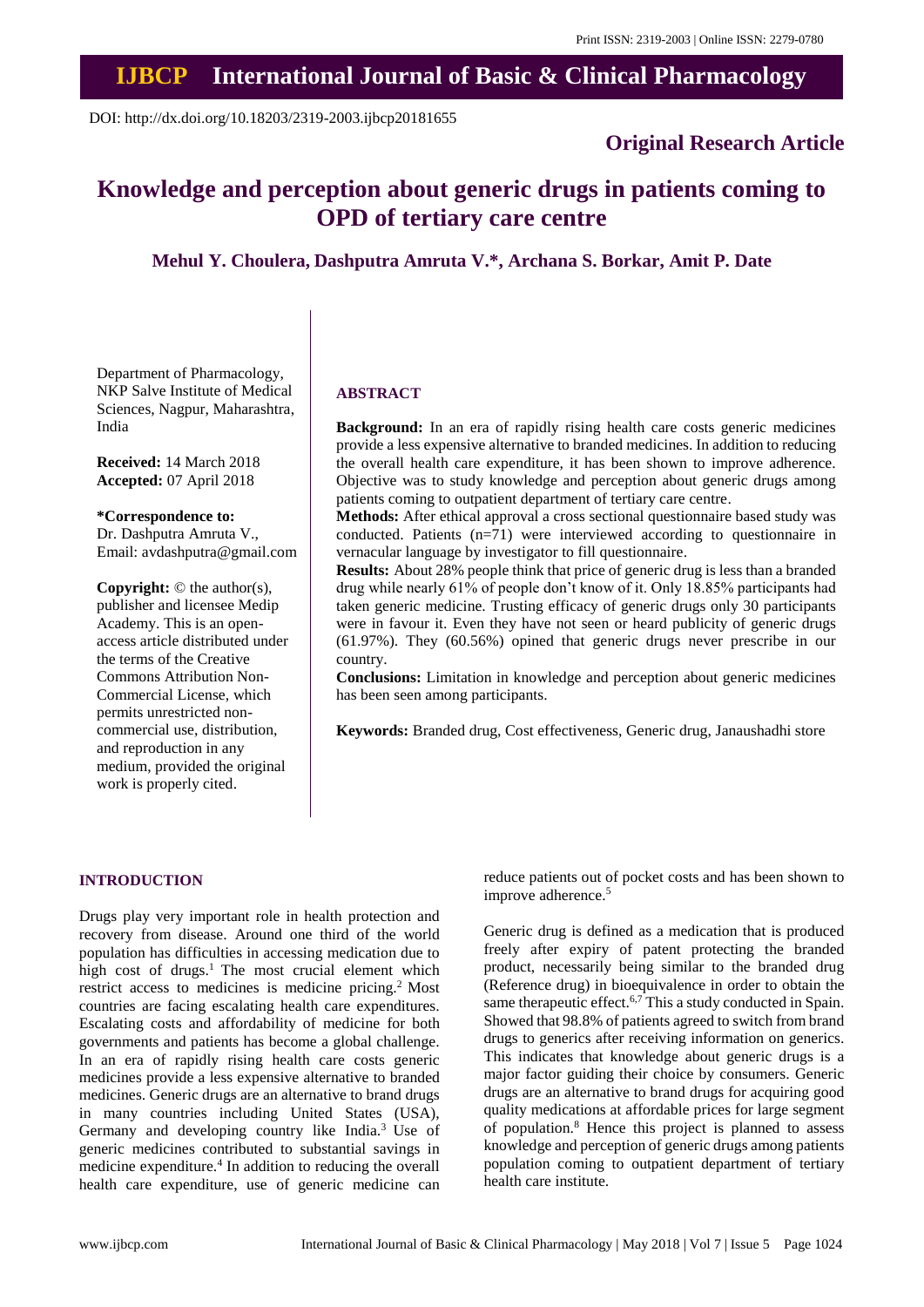Objective was to study knowledge and perception about generic drugs among patients coming to outpatient department of tertiary health care institute.

#### **METHODS**

After ethical approval a cross sectional questionnaire based study was conducted at tertiary health care centre of central India. Participants for the study were patients coming to outpatient department of tertiary health care centre. Patients willing to participate in study were included after informed consent. Patients (n=71) were interviewed according to questionnaire in vernacular language by investigator to fill questionnaire.

The questionnaire consisted of two sections. The first section of the questionnaire was on participant's demographic characteristics. The second section in initial part had questions having affirmative or negative answers exploring participant's knowledge on generic medicines. Subsequent portion of second section of questionnaire had questions, exploring views on generic medicines.

#### *Statistical analysis*

Data was analyzed and conclusions were drawn by percentage with Epi-info software version 6.

#### **RESULTS**

#### *Demographic details*

In this study, 41 females (57.75%) and 30 males (42.25 %) participated (total n=71). Among total participants 63 were from urban and 8 from rural background. In age group highest participants were between 21-30 years (55%), 31- 40 years (21%), 51-60 years (20%), then 41-50 years (3%) and least from 11-20 years of age (1%). Among them 37(52.1 %) participants were married as compared to 34 (47.89%) of unmarried participants. Monthly income of 42% participants were between 30,000/- to 60,000/-per month, close to it 41% having less than 30,000/- per month income, while 17% participants had more than 60,000/ per month income.

#### **Table 1: Patient's knowledge on generic drugs (n=71).**

| <b>Item</b>                                                                        | <b>Yes</b>  | N <sub>0</sub> |
|------------------------------------------------------------------------------------|-------------|----------------|
| Are you taking any medications at present?                                         | 30 (42.25%) | 41 (57.75%)    |
| Medications taken for continuous use?                                              | 30 (42.25%) | 41 (57.75%)    |
| Have you heard of generic drugs?                                                   | 25 (35.21%) | 46 (64.79%)    |
| Received information on generic drugs?                                             | 25 (35.21%) | 46 (64.79%)    |
| Already taken generic drug?                                                        | 13 (18.31%) | 58 (81.69%)    |
| Prefer generic drug over branded drug?                                             | 29 (40.85%) | 42 (59.15%)    |
| Trust efficiency of generic drugs?                                                 | 30 (42.25%) | 41 (57.75%)    |
| Physician prescribed a branded drug and pharmacist offers cheaper generic, agreed? | 36 (50.70%) | 35 (49.30%)    |
| Awareness about Jan Aushadhi store?                                                | 39 (54.93%) | 32 (45.07%)    |

#### **Table 2: Patient's attitude on generic drugs (n=71).**

| <b>Item</b>                                                            | <b>Never</b> | <b>Rarely</b>            | <b>Sometimes</b> | <b>Always</b>  | Don't Know               |
|------------------------------------------------------------------------|--------------|--------------------------|------------------|----------------|--------------------------|
| Your physician prescribes generic drug                                 | 13 (18.31%)  | 6(8.45%)                 | 16 (22.54%)      | $5(7.04\%)$    | 31 (43.66%)              |
| Prefer buying of generic drugs.                                        | 36 (50.70%)  | $9(12.68\%)$             | 15 (21.13%)      | 6(8.45%)       | $5(7.04\%)$              |
| Generic drugs have side effects as<br>compared to branded drug. Agree? |              | 25 (35.21%)              | 8 (11.27%)       | $4(5.63\%)$    | 34 (47.89%)              |
| Publicity of generic drugs                                             | 44 (61.97%)  | 17 (23.94%)              | 9(12.68%)        | $1(1.41\%)$    | $\overline{\phantom{a}}$ |
| Are generic drugs well prescribed in our<br>country?                   | 43 (60.56%)  | $\overline{\phantom{a}}$ |                  | 14<br>(19.72%) | 14 (19.72%)              |
| Are generic drugs available in<br>pharmacies?                          | 10 (14.08%)  | 12 (16.90%)              | 12 (16.90%)      |                | 13 (18.31%) 24 (33.80%)  |

Out of total 71 people being surveyed 76% (54) people purchase more than 3 medications (Tab/day) each month while least being 4% (3) purchasing 1 medication each month.

About 82% (58) people buy medications from pharmacy/chemist shop while 16% (11) of them buy from government healthcare unit and remaining don't purchase or take medications.

About 28% people think that price of generic drug is less than a branded drug while nearly 61% (43) of people don't know of it. Compared to branded drug 20% participants thought that generic drugs are good in quality whereas 58% participants don't know about it.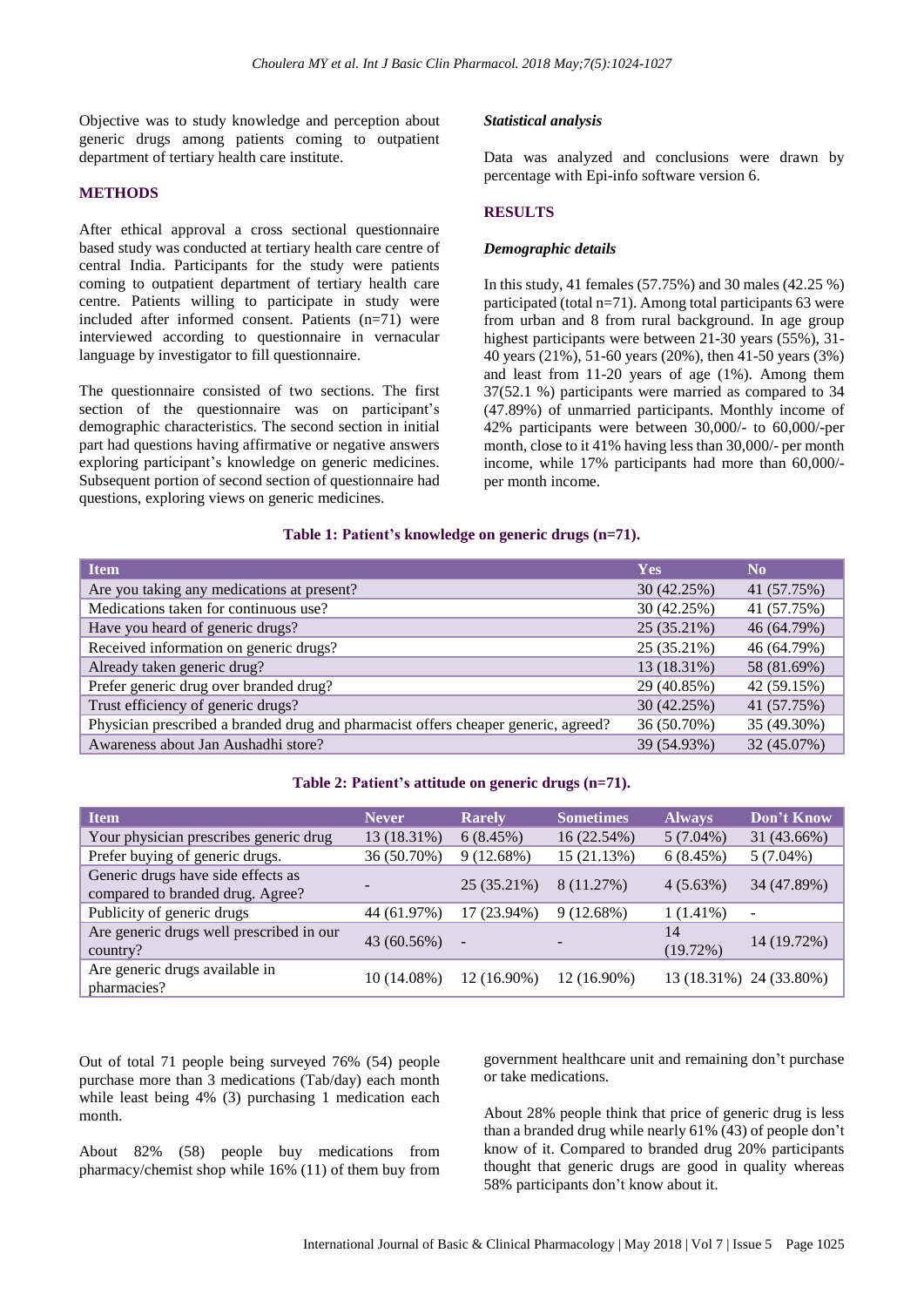In present study 25 (42.25%) of participants knew and received information on generic medicine. This shows that remaining 46 (64.79%) were not familiar with generic drugs. Only 13 (18.85%) participants had taken generic medicine as compared to 58 (81.15%) participants who didn't experience generic medicine. Given a choice 29 (40.85%) participants prefer generic drugs over branded drugs. Opinion about physician prescribing branded drug and pharmacist offering generic drugs, 36 participants gave assertive response, whereas 35 participants gave negative response. In trusting efficacy of generic drugs only 30 participants were having favourable response. Awareness about Jan Aushadhistore showed that 39 (54.93%) participants were aware as compared to 32 (45.07%) who didn't know about it.

To explore perception about generic drugs, it showed only 5 (7.04%) participants said that generic drugs were always prescribed by clinician whereas 31 participants didn't know of it while remaining gave negative response.

Out of total 71 participants 36 participants never prefer buying of generic, which is highest response about that statement. Participants do not have knowledge about side effects of generic drugs (34) or they think it occur rarely (25). Even they have not seen or heard publicity of generic drugs (61.97%). They (60.56%) opined that generic drugs are never prescribed in our country. Opinion about availability of generic medicine in pharmacies was variable, maximum responses (33.80) was that they don't know about it.

#### **DISCUSSION**

In this study, the term generic medicine is used to include medicine that is bioequivalent to a brand name (innovator or reference drug) medicine and contain the same strength in same type of dosage form after patent expiration. While generic medicines are permitted to differ from their equivalent branded medicine in terms of colour, size, shape and excipient ingredients, they must be able to demonstrate bioequivalence to the originator product in terms of the rate and extent of absorption.<sup>9</sup>

Result from this research showed that in majority of participants, they didn't know about generic medicine. This result contradicted the outcome of other studies.<sup>10</sup> Lack of knowledge on generics was linked to the negative answers about perception of the patients about efficacy and safety of generic drugs. In present study participant didn't know about side effect of generic drugs and branded drugs. Possible explanation for that participant did not have enough information to understand the medicine they take. $10$ 

Generic formulations provide the same therapeutic effects like branded medicines at a much more economical price.<sup>11</sup> Many doctors oppose brand substitution, believing generic medicines to be inferior to their branded counterparts.<sup>12</sup> Physicians were the most likely to hold negative belief that side effects are more frequently caused by generic drugs in comparison to brand name drugs.<sup>13</sup>

The general population were most likely to have unfavourable attitude towards substituting branded medication with its generic equivalent.<sup>13</sup> As it has been suggested that negative perception about generic medicine are major barrier to acceptance and widespread usage.<sup>9</sup>

Clinician and Pharmacist are in a position where they can easily transmit their expectations about the effectiveness and side effects of generic medicine to the patients under their care.<sup>14</sup>The majority of consumers learn about generic medicine from a physician, and this medical advice is critical to consumer's decision to take generic medicine.<sup>15</sup>

In present study, majority of participants did not know about generic medicine and its implications, nor clinicians prescribe generic medicines. Generic medicines are cheaper alternative of innovator product and clinicians were not fully convinced that generic medicines are equivalent to branded ones, which can be reason for this negative response.

Negative perceptions of generic medicines among clinician could be lack of knowledge about generic medicine and their attitude that costly medicines are of better quality. So thus, it indicates that there is need of education as well as change of attitude among health providers.

Main limitation of this study is small sample size and small geographical area.

#### **CONCLUSION**

Limitation in knowledge and perception about generic medicines has been seen among participants. Improvement in knowledge about generic medicines is important factor to prefer generic medicine. Reduction in cost of drug will improve compliance, which will indirectly reflect in good response to drug therapy.

#### *Recommendations*

There is a need for interventions aimed at the health professionals and general populations to target misconceptions of inferior quality, safety and efficacy of generic medicines. So that patients can get benefit of costeffective generic drugs.

*Funding: No funding sources Conflict of interest: None declared Ethical approval: The study was approved by the Institutional Ethics Committee*

#### **REFERENCES**

1. Babar ZU, Stewart J, Reddy S, Alzaher W, Vareed P, Yacoub N, et al. "An evaluation of consumers knowledge, perceptions and attitudes regarding